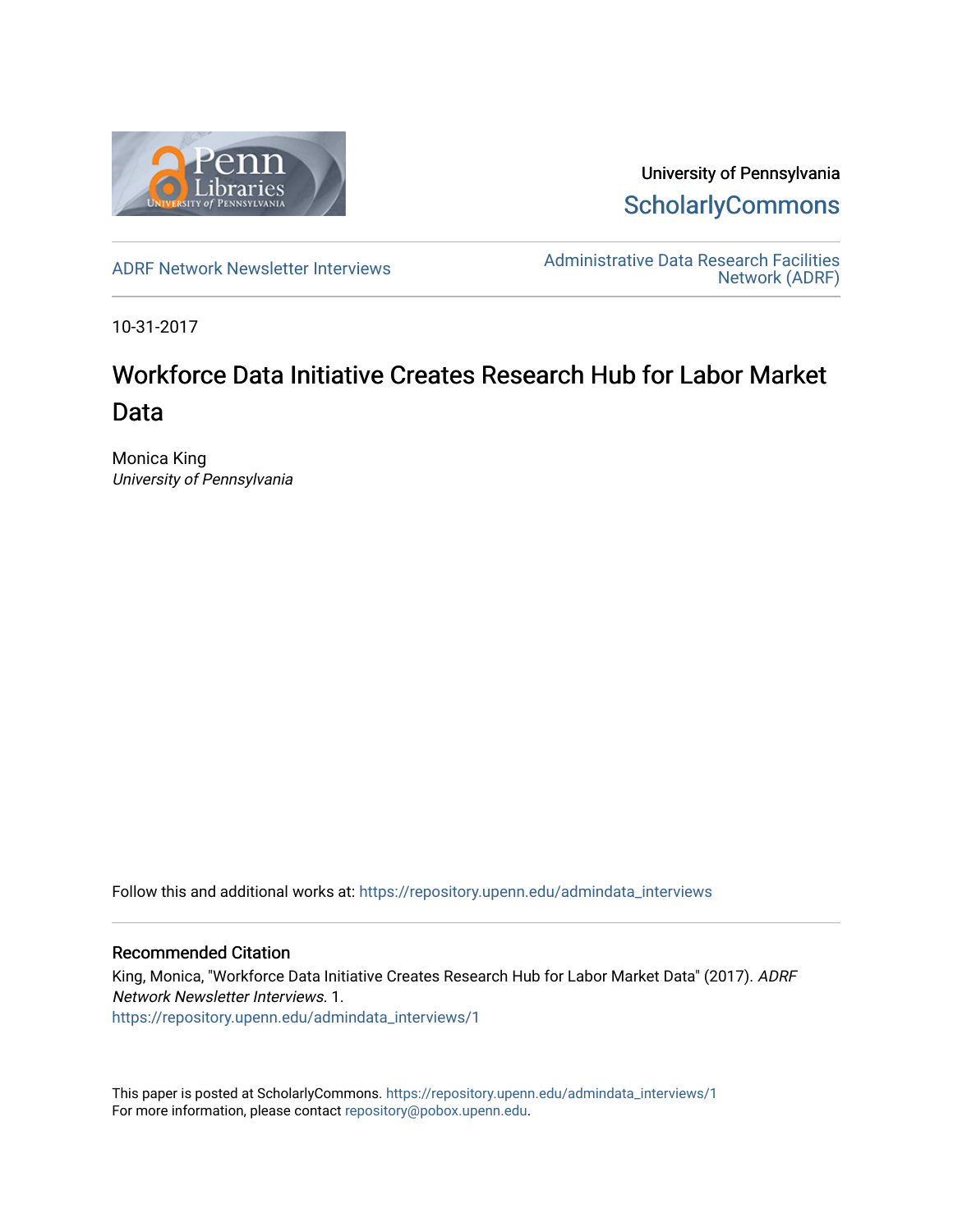# Workforce Data Initiative Creates Research Hub for Labor Market Data

#### Creative Commons License



This work is licensed under a [Creative Commons Attribution-Noncommercial-No Derivative Works 4.0](http://creativecommons.org/licenses/by-nc-nd/4.0/) [License](http://creativecommons.org/licenses/by-nc-nd/4.0/).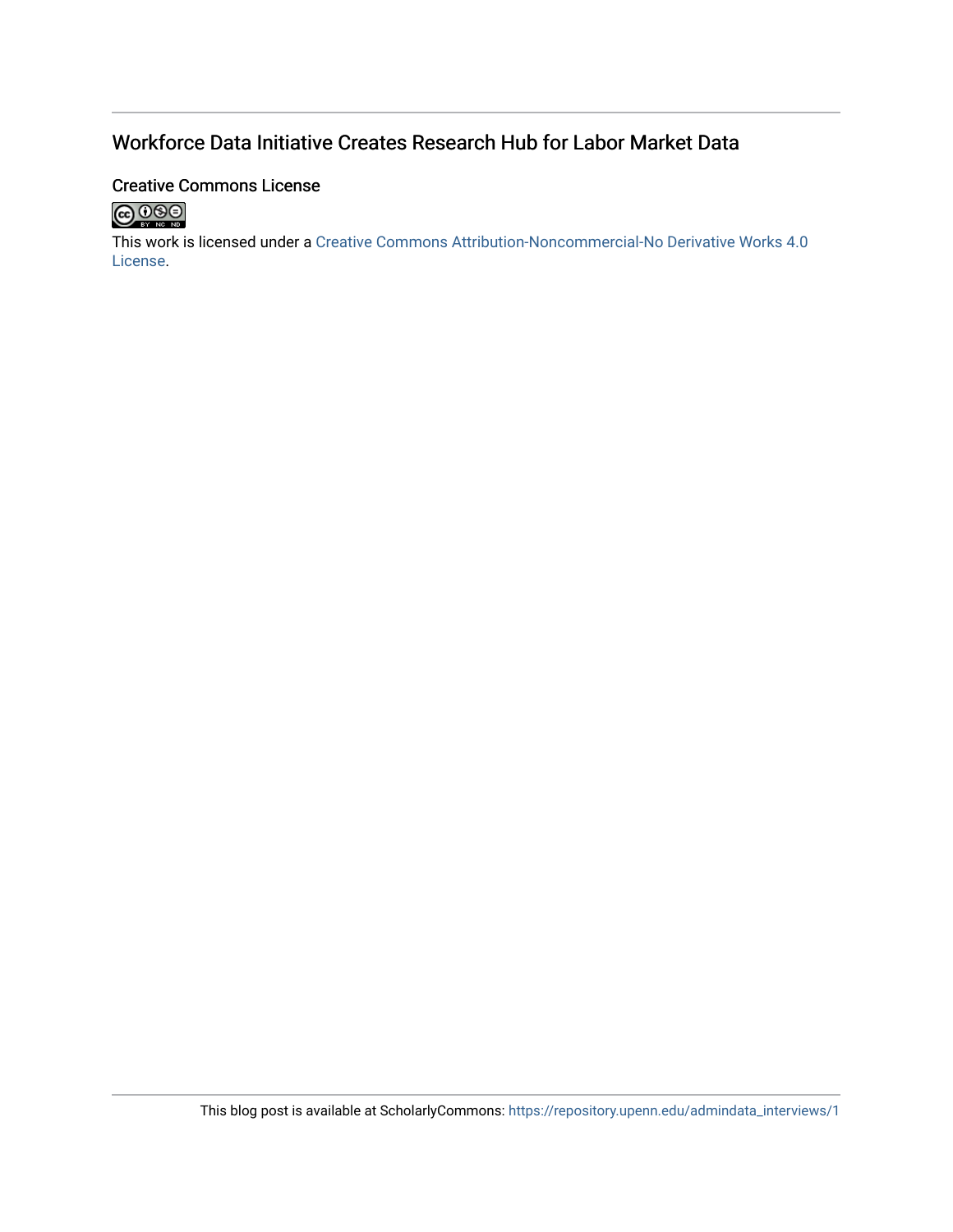## **Workforce Data Initiative Creates Research Hub for Labor Market Data**

October 31, 2017 By Monica King

Access to up-to-date workforce data is instrumental in helping government agencies, researchers, and businesses learn about today's rapidly changing labor market conditions to make better decisions. Traditionally, government agencies have produced high-quality labor market data based on nationally representative surveys. But these data are limited in their slower moving nature and aggregation to larger geographic areas.

Workforce Data Initiative (WDI) at the University of Chicago's Center for Data Science & Public Policy is transforming how data on jobs, skills, and training are collaboratively generated and shared with researchers and the public. A recent grant from the Alfred P. Sloan Foundation, along with funding from the JP Morgan Chase Foundation, enabled WDI to create the **Open Skills [Research](http://dataatwork.org/data/research/) Hub**, allowing individual researchers to more easily access large private sector datasets of job postings, resumes, and hiring decision, for example. The Research Hub also creates new aggregate public datasets that can provide insight into labor market dynamics, such as changes in occupations and skills, with greater temporal and geographic granularity than what is possible through national statistics.

#### **New Approaches**

WDI's innovative approach is to incorporate untapped administrative data from both public sector organizations as well as private companies that provide a constant flow of labor market transactions to capture underlying labor market dynamics.

"Our goal was to figure out the necessary legal, institutional, and technical infrastructure to be able to have a valuable pool of high-frequency and high-granularity public and private data on labor market transactions," Matthew Gee, senior fellow and Co-PI on the project, said. "And to be able to build that infrastructure in a way that a broad set of researchers can access."

Gee and his team of data scientists and software engineers pool and standardize valuable information from job postings, resumes, and applicant profiles. They leveraged data from private sector sources such as CareerBuilder in addition to public sector sources like the National Labor Exchange and have worked out collaborative legal agreements that allow for approved researchers from outside the University of Chicago to gain controlled access to these normalized private data for their own research.

In addition to the access controlled private data in the Research Hub, the publicly available Research Hub datasets, which are divided into quarters at the metro area level, open up new opportunities for discovery by researchers and policymakers. "There are a lot of unanswered yet essential questions about how people signal their